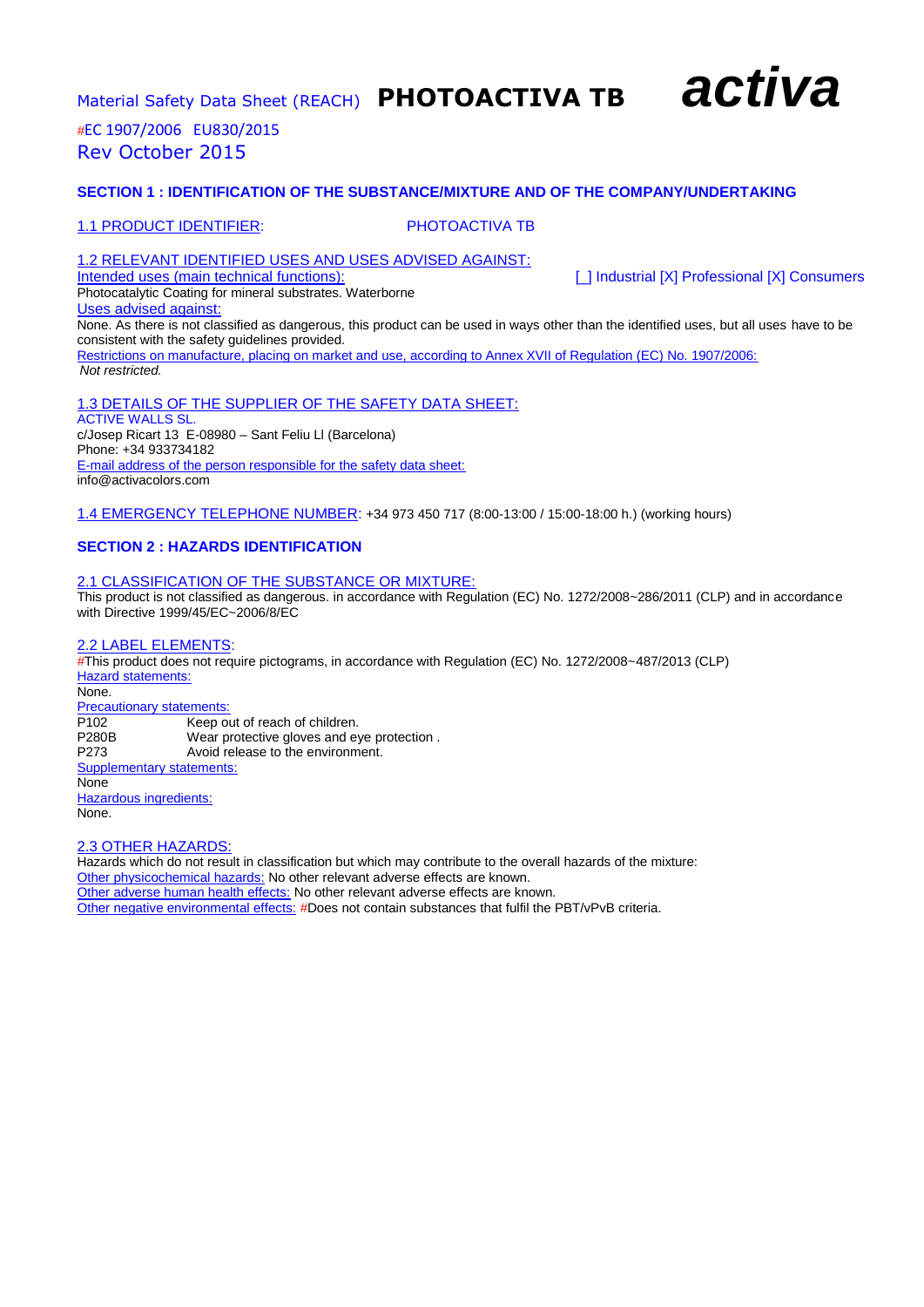*#*EC 1907/2006 EU830/2015 Rev October 2015

#### **SECTION 3 : COMPOSITION/INFORMATION ON INGREDIENTS**

3.1 SUBSTANCES: Not applicable (mixture).

3.2 MIXTURES: This product is a mixture. Chemical description: Mixture of chemical substances in aqueous media.

#### HAZARDOUS INGREDIENTS:

Substances taking part in a percentage higher than the exemption limit: None

Impurities: Does not contain other components or impurities which will influence the classification of the product.

Stabilizers:

None

Reference to other sections: For more information, see sections 8, 11, and 12.

SUBSTANCES OF VERY HIGH CONCERN (SVHC):

*#*List updated by ECHA on 17/12/2015.

Substances SVHC subject to authorisation, included in Annex XIV of Regulation (EC) no. 1907/2006: None Substances SVHC candidate to be included in Annex XIV of Regulation (EC) no. 1907/2006: None

**PERSISTENT, BIOACCUMULABLE AND TOXIC PBT, OR VERY PERSISTENT AND VERY BIOACCUMULABLE VPVB SUBSTANCES**  Does not contain substances that fulfil the PBT/vPvB criteria

#### **SECTION 4 : FIRST AID MEASURES**

#### 4.1 DESCRIPTION OF FIRST-AID MEASURES AND MAIN SYMPTOMS AND EFFECTS, ACUTE AND DELAYED: 4.2 **TELEVISION**

**LE**Symptoms may occur after exposure, so that in case of direct exposure to the product, when in doubt, or when symptoms persist, seek medical attention. Never give anything by mouth to an unconscious person.

| Route of exposure | Symptoms and effects, acute and delayed                                 | Description of first-aid measures                                                                                                                                                                  |
|-------------------|-------------------------------------------------------------------------|----------------------------------------------------------------------------------------------------------------------------------------------------------------------------------------------------|
| Inhalation:       | Normally does not produce symptoms.                                     | Should there be any symptoms, transfer the<br>person affected to the open air.                                                                                                                     |
| Skin:             | Normally does not produce symptoms.                                     | Remove contaminated clothing. Wash thoroughly<br>the affected area with plenty of cold or lukewarm<br>water and neutral soap, or use a suitable skin<br>cleanser. Do not use solvents or thinners. |
| Eyes:             | Normally does not produce symptoms                                      | Remove contact lenses. Rinse eyes copiously by<br>irrigation with plenty of clean, fresh water, holding<br>the eyelids apart. If irritation persists, consult a<br>physician.                      |
| Ingestion:        | If swallowed in high doses, may cause<br>gastrointestinal disturbances. | If swallowed, seek immediate medical attention<br>Do not induce vomiting, due to the risk of<br>aspiration. Keep the patient at rest.                                                              |

4.3 INDICATION OF ANY IMMEDIATE MEDICAL ATTENTION AND SPECIAL TREATMENT NEEDED:

Notes to physician: Treatment should be directed at the control of symptoms and the clinical condition of the patient. Antidotes and contraindications: *There is no specific antidote.*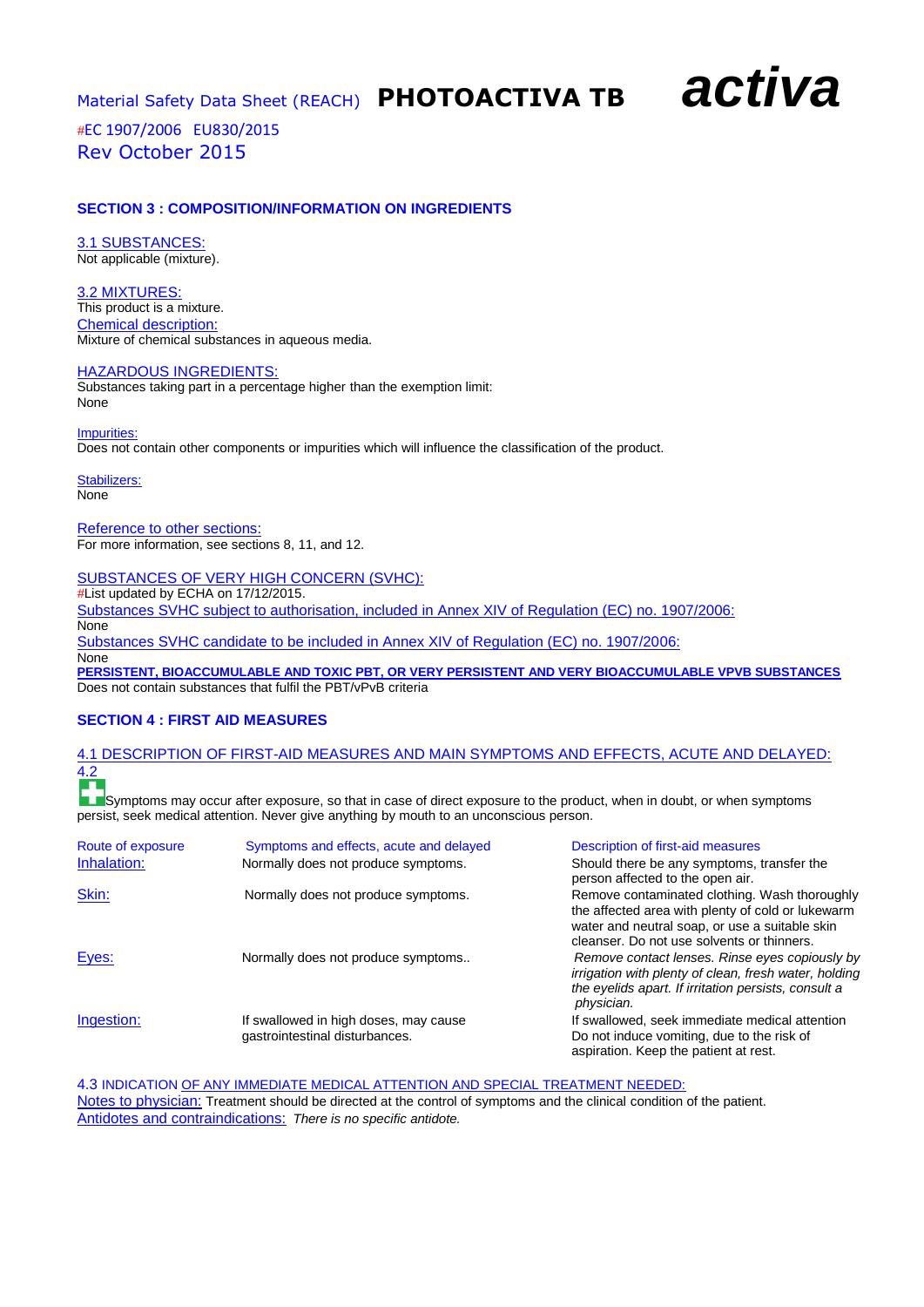## *#*EC 1907/2006 EU830/2015 Rev October 2015

#### **SECTION 5 : FIRE-FIGHTING MEASURES**

#### 5.1 EXTINGUISHING MEDIA:

In the case of fire in the surroundings, all extinguishing agents are allowed.

5.2 SPECIAL HAZARDS ARISING FROM THE SUBSTANCE OR MIXTURE:

As consequence of combustion or thermal decomposition, hazardous products may be produced. Exposure to combustion or decomposition products maybe a hazard to health

5.3 ADVICE FOR FIREFIGHTERS:

Special protective equipment: Depending on magnitude of fire, heat-proof protective clothing may be required, appropriate independent breathing apparatus, gloves, protective glasses or face masks and boots. If the fire-proof protective equipment is not available or not used, combat fire from a sheltered position or at a safe distance. The standard EN469 provides a basic level of protection for chemical incidents.

Other recommendations: Cool with water the tanks, cisterns or containers close to sources of heat or fire. Bear in mind the direction of the wind. Do not allow fire-fighting residue to enter drains, sewers or water courses.

### **SECTION 6 : ACCIDENTAL RELEASE MEASURES**

6.1 PERSONAL PRECAUTIONS, PROTECTIVE EQUIPMENT AND EMERGENCY PROCEDURES:

#### Avoid direct contact with this product. 6.2 ENVIRONMENTAL PRECAUTIONS:

Avoid contamination of drains, surface or subterranean water and soil. In the case of large scale spills or when the product contaminates lakes, rivers or sewages, inform the appropriate authorities in accordance with local regulations.

6.3 METHODS AND MATERIAL FOR CONTAINMENT AND CLEANING UP:

Contain and mop up spills with absorbent materials (sawdust, earth, sand, vermiculite, diatomaceous earth, etc..). Avoid use of solvents.

Keep the remains in a closed container.

6.4 REFERENCE TO OTHER SECTIONS:

For contact information in case of emergency, see section 1.

For information on safe handling, see section 7.

For exposure controls and personal protection measures, see section 8.

For subsequent waste disposal, follow the recommendations in section 13.

#### **SECTION 7 : HANDLING AND STORAGE**

### 7.1 PRECAUTIONS FOR SAFE HANDLING:

Comply with the existing legislation on health and safety at work.

General recommendations:

Avoid any type of leakage or escape. Keep the container tightly closed.

Recommendations for the prevention of fire and explosion risks:

*The product is not liable to ignite, deflagrate or explode, and does not sustain the combustion reaction by oxygen from air in the environment in which it is, so it is not included in the scope of Directive 94/9/EC concerning equipment and protective systems intended for use in potentially explosive atmospheres.. Also they are not applicable the provisions of the ITC MIE BT-29 on the detailed requirements for electrical installations in locals with risk of fire or explosion*

Recommendations for the prevention of toxicological risks:

Do not eat, drink or smoke in application and drying areas. After handling, wash hands with soap and water. For exposure controls and personal protection measures, see section 8.

Recommendations for the prevention of environmental contamination:

It is not considered a danger to the environment. In the case of accidental spillage, follow the instructions indicated in section 6.

### 7.2 CONDITIONS FOR SAFE STORAGE, INCLUDING ANY INCOMPATIBILITIES:

Prevent unauthorized access. Keep out of reach of children. Keep away from sources of heat. If possible, avoid direct contact with sunlight. In order to avoid leakages, the containers, after use, should be closed carefully and placed in a vertical position. For more information, see section 10.

According to current legislation. Maximum storage period : 12. months<br>
Temperature interval : 12. min: 5. °C, min: 5. °C, max: 40. °C (recommended). Incompatible materials: Keep away from oxidixing agents, from strongly alkaline and strongly acid materials. Type of packaging: Type of packaging: According to current legislation. Limit quantity (Seveso III): Directive 96/82/EC~2003/105/EC:

Lower threshold: 50 tons , Upper threshold: 200 tons

7.3 SPECIFIC END USES:

For the use of this product do not exist particular recommendations apart from that already indicated.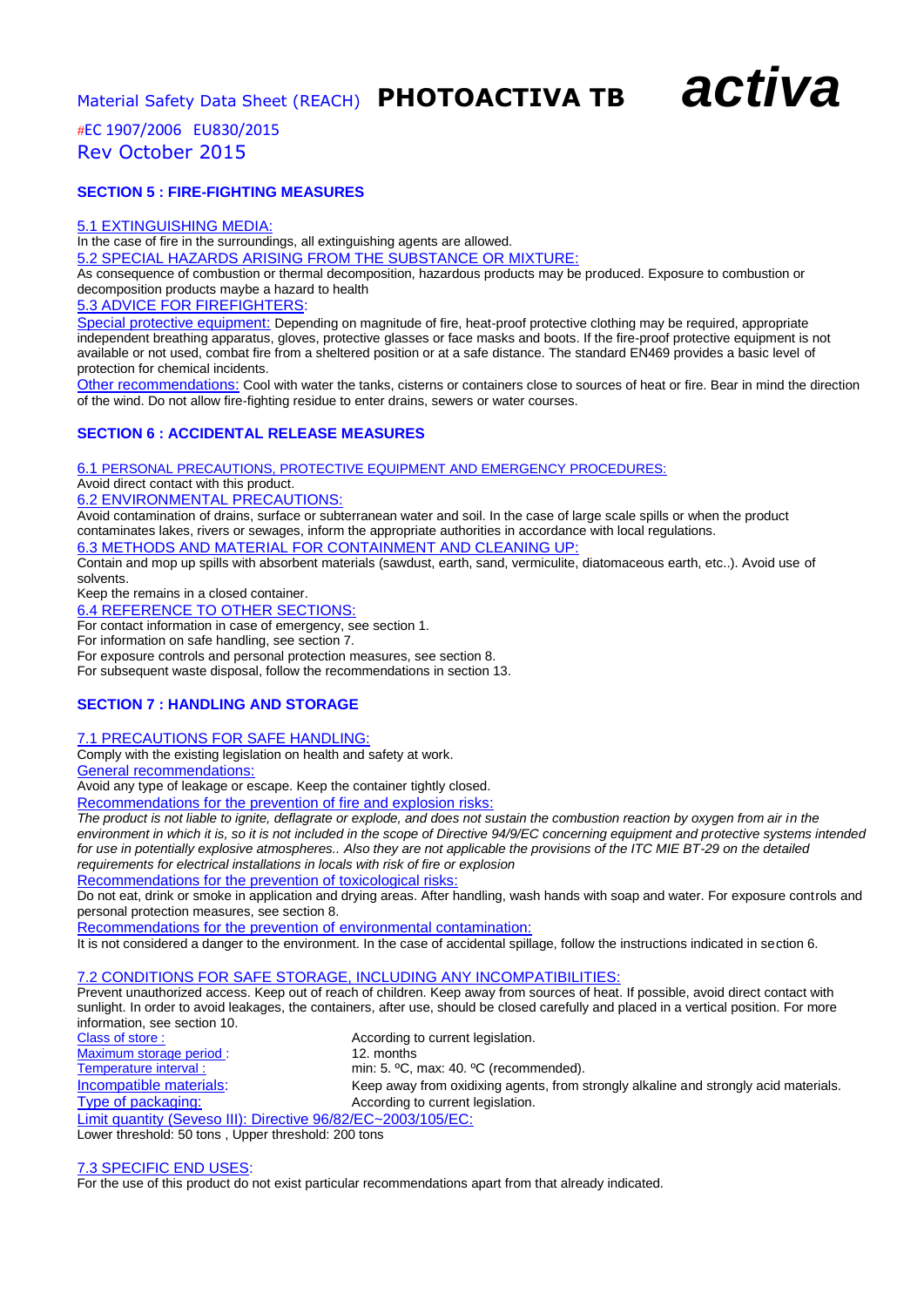## *#*EC 1907/2006 EU830/2015 Rev October 2015

#### **SECTION 8 : EXPOSURE CONTROLS/PERSONAL PROTECTION**

#### 8.1 CONTROL PARAMETERS:

If a product contains ingredients with exposure limits, may be necessary a personnel monitoring, work place or biological, to determine the effectiveness of the ventilation or other control measures and/or the necessity to use respiratory protective equipment. Reference should be made to EN689, EN14042 and EN482 standard concerning methods for assesing the exposure by inhalation to chemical agents, and exposure to chemical and biological agents. Reference should be also made to national guidance documents for methods for thedetermination of dangerous substances.

OCCUPATIONAL EXPOSURE LIMIT VALUES (TLV) AGCIH 2011: Not stablished.

#### BIOLOGICAL LIMIT VALUES: Not stablished

#### DERIVED NO-EFFECT LEVEL (DNEL):

Derived no-effect level (DNEL) is a level of exposure that is considered safe, derived from toxicity data according to specific guidances included in REACH. DNEL values may differ from a occupational exposure limit (OEL) for the same chemical. OEL values may come recommended by a particular company, a government regulatory agency or an organization of experts. Although considered protective of health, the OEL values are derived by a process different of REACH.

| Derived no-effect level, workers:                                                                                                            | <b>DNEL</b> Inhalation          | <b>DNEL Cutaneous</b>               | <b>DNEL Oral</b>               |  |
|----------------------------------------------------------------------------------------------------------------------------------------------|---------------------------------|-------------------------------------|--------------------------------|--|
| - Systemic effects, acute and chronic:<br>Not available (without data of registration REACH)                                                 | mg/m3                           | mg/kg bw/d                          | mg/kg bw/d                     |  |
| Derived no-effect level, workers:<br>- Local effects, acute and chronic:<br>Not available (without data of registration REACH)               | <b>DNEL</b> Inhalation<br>mq/m3 | <b>DNEL Cutaneous</b><br>mq/cm2     | <b>DNEL Eyes</b><br>mq/cm2     |  |
| Derived no-effect level, general population:<br>- Systemic effects, acute and chronic:<br>Not available (without data of registration REACH) | <b>DNEL</b> Inhalation<br>mq/m3 | <b>DNEL Cutaneous</b><br>mg/kg bw/d | <b>DNEL Oral</b><br>mg/kg bw/d |  |
| Derived no-effect level, general population:<br>- Local effects, acute and chronic:<br>Not available (without data of registration REACH)    | <b>DNEL</b> Inhalation<br>mq/m3 | <b>DNEL Cutaneous</b><br>mg/cm2     | <b>DNEL Eyes</b><br>mq/cm2     |  |
| PREDICTED NO-EFFECT CONCENTRATION (PNEC):                                                                                                    |                                 |                                     |                                |  |
| Predicted no-effect concentration, aquatic organisms: PNEC Fresh water                                                                       |                                 | <b>PNEC Marine PNEC</b>             | Intermittent                   |  |

| T TUCHULU TIV-UTUCI CONGHINANONI. AYYANG ORGANISHISI FINEO TIUSH WALU<br>- Fresh water, marine water and intermitent release:          | mg/l                    | <b>FINLU MAILIG FINLU</b><br>mq/1         | 111001111110111<br>mg/l                   |  |
|----------------------------------------------------------------------------------------------------------------------------------------|-------------------------|-------------------------------------------|-------------------------------------------|--|
| Not available (without data of registration REACH)                                                                                     |                         |                                           |                                           |  |
| - Wastewater treatment plants (STP) and sediments in<br>fresh- and marine water:<br>Not available (without data of registration REACH) | <b>PNEC STP</b><br>mq/1 | <b>PNEC Sediments</b><br>mg/kg dry weight | <b>PNEC Sediments</b><br>mg/kg dry weight |  |
| Predicted no-effect concentration, terrestrial organisms: PNEC Air                                                                     | <b>PNEC Soil</b>        | <b>PNEC Oral</b>                          |                                           |  |
| - Air, soil and effects for predators and humans:                                                                                      | mq/m3                   | mg/kg dry weight                          | mg/kg bw/d                                |  |
| 1,2-benzisothiazol-3(2H)-one                                                                                                           |                         |                                           |                                           |  |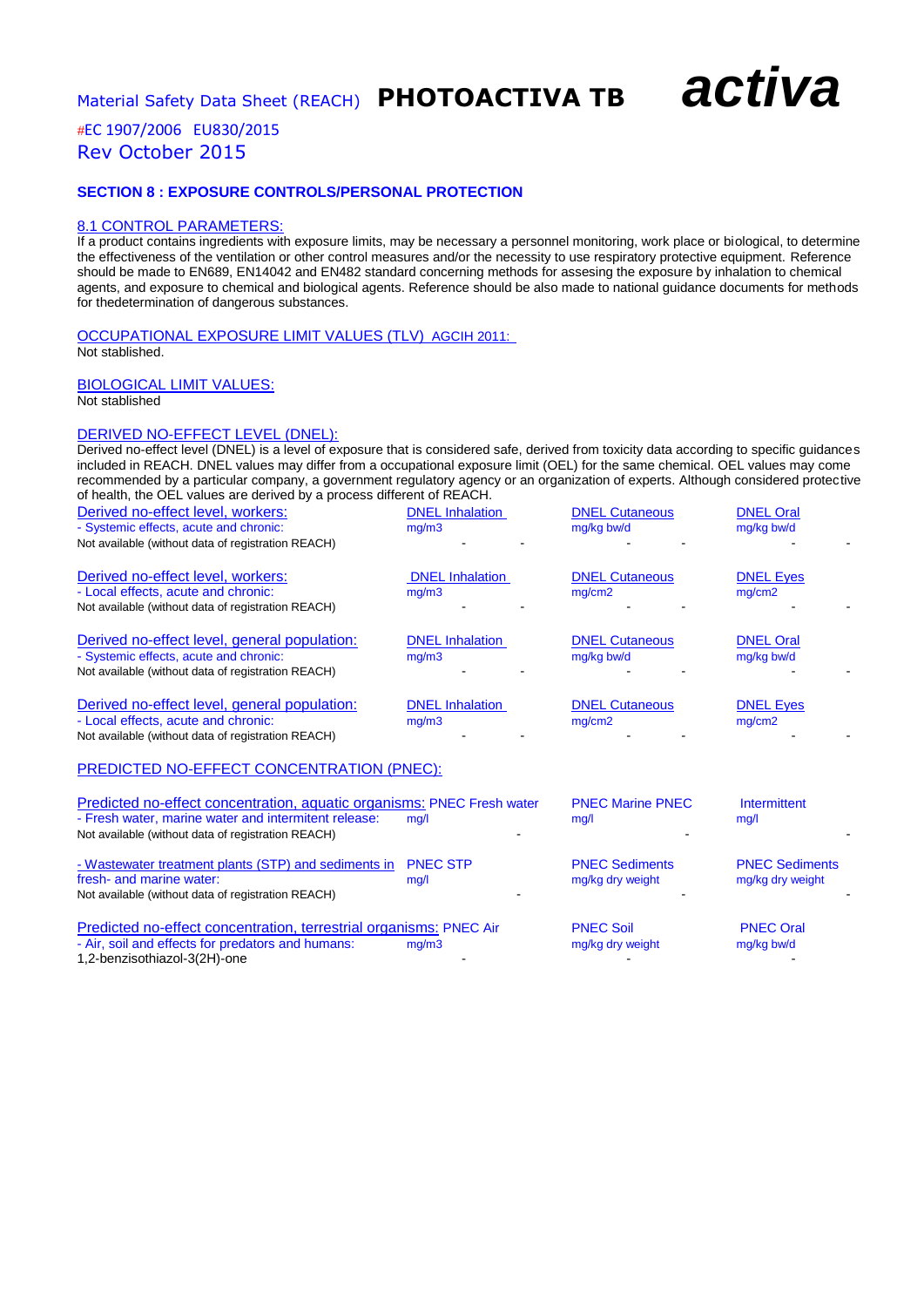Material Safety Data Sheet (REACH) **PHOTOACTIVA TB** *activa*

## *#*EC 1907/2006 EU830/2015 Rev October 2015

## 8.2 EXPOSURE CONTROLS:

#### ENGINEERING MEASURES:



Provide adequate ventilation. Where reasonably practicable, this should be achieved by the use of local exhaust ventilation and good general extraction.

#### Protection of respiratory system:

Protection of eyes and face: It is recommended to dispose of water taps or sources with clean water close to the working area. Protection of hands and skin: It is recommended to dispose of water taps or sources with clean water close to the working area. Barrier creams may help to protect the exposed areas of the skin. Barrier creams should not be applied once exposure has occurred.

#### OCUPATIONAL EXPOSURE CONTROLS: Directive 89/686/EEC~96/58/EC:

As a general measure on prevention and safety in the work place, we recommend the use of a basic personal protection equipment (PPE), with the corresponding EC marking. For more information on personal protective equipment (storage, use, cleaning, maintenance, type and characteristics of the PPE, protection class, marking, category, CEN norm, etc..), you should consult the informative brochures provided by the manufacturers of PPE.

#### Mask: No.

Goggles: Safety goggles designed to protect against liquid splashes, with suitable lateral protection (EN166). Clean daily and disinfect at regular intervals in accordance with the instructions of the manufacturer.

#### Face shield: No.

Gloves: *Use suitable protective rubber or PVC gloves (EN374), when the product is handled for prolonged periods. When you only expects a short contact, it is recommended to use gloves with a protection level 2 or higher, with a breakthrough time >30 min. The breakthrough time of the selected glove material should be in accordance with the pretended period of use. There are several*  factors (for example, temperature), they do in practice the period of use of a protective gloves resistant against chemicals is clearly *lower than the established standard EN374. Do not use PVA gloves as PVA does not resist water. The gloves should be immediately replaced when any sign of degradation is noted.*

Boots: No.

Apron: No.

Clothing: No.

Thermal hazards: *Not applicable (the product is handled at room temperature).*

#### ENVIRONMENTAL EXPOSURE CONTROLS:

Avoid any spillage in the environment. Avoid any release into the atmosphere. Spills on the soil: Prevent contamination of soil. Spills in water: Do not allow to escape into drains, sewers or water courses. Emissions to the atmosphere: Not applicable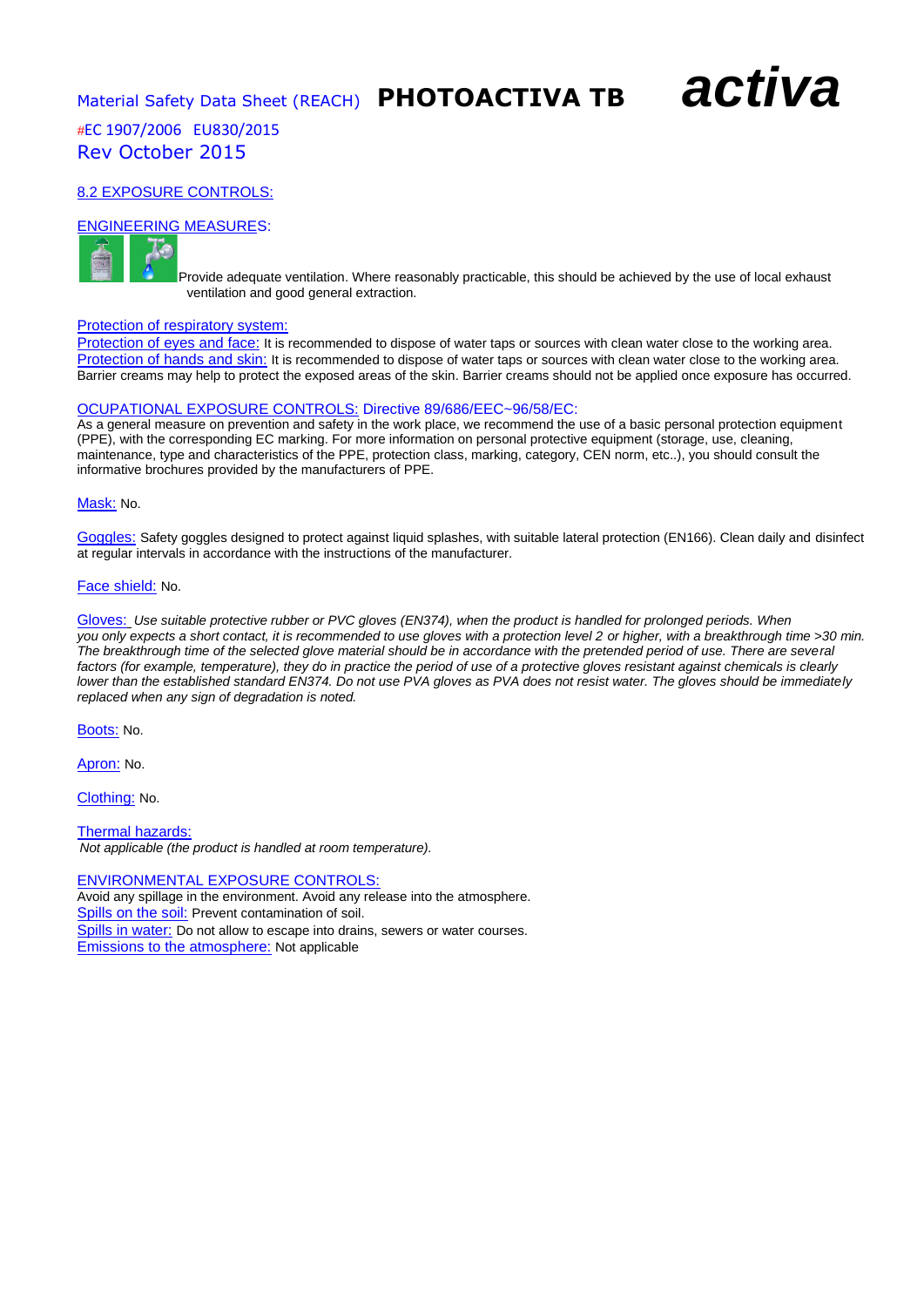## *#*EC 1907/2006 EU830/2015 Rev October 2015

#### **SECTION 9 : PHYSICAL AND CHEMICAL PROPERTIES**

#### 9.1 INFORMATION ON BASIC PHYSICAL AND CHEMICAL PROPERTIES:

Appearance - Physical state : Liquid. - Colour : White. - Odour : Contract of Contract of Contract of Contract of Contract of Contract of Contract of Contract of Contract of Contract of Contract of Contract of Contract of Contract of Contract of Contract of Contract of Contract - Odour threshold : Not available (odourless). pH-value<br>- pH : Change of state - Melting point :<br>
- Initial boiling point :<br>
- Initial boiling point :<br>  $> 100.$  <sup>o</sup>C at Density<br>- Relative density : **Stability** - Decomposition temperature : Not available Viscosity: - Viscosity (flow time) : Not available Volatility: - Vapour pressure : 17.5 mmHg at 20ºC - Vapour pressure : Solubility(ies) - Solubility in water: :<br>
- Solubility in oils and fats:<br>
- Solubility in oils and fats: - Solubility in oils and fats: Flammability: - Flash point : Not flammable Explosive properties: Not available. Oxidizing properties: *Not classified as oxidizing product.*

 $11.5 + 0.5$  at 20 °C

 $> 100.$  <sup>o</sup>C at 760 mmHg

1.017 **#at 20/4°C Relative water** 

- Autoignition temperature : Not applicable (do not support combustion).

9.2 OTHER INFORMATION:

- Surface tension : 72,8 din/cm at 20<sup>o</sup>C<br>- Solids : 72,8 din/cm at 20<sup>o</sup>C 2.6 % Weight

The values indicated do not always coincide with product specifications. The data for the product specifications can be found in the technical data sheet of the same. For additional information concerning physical and chemical properties related to safety and environment, see sections 7 and 12.

## **SECTION 10 : STABILITY AND REACTIVITY**

10.1 REACTIVITY: Corrosivity to metals: It is not corrosive to metals. Pyrophorical properties: It is not pyrophoric. 10.2 CHEMICAL STABILITY: Stable under recommended storage and handling conditions. 10.3 POSSIBILITY OF HAZARDOUS REACTIONS: Possible dangerous reaction with reducing agents, oxidizing agents, acids, alkalis. 10.4 CONDITIONS TO AVOID: Heat: Keep away from sources of heat Light: Not applicable. Air: Not applicable. Pressure: Not applicable. Shock: Not applicable. 10.5 INCOMPATIBLE MATERIALS: Keep away from oxidixing agents, from strongly alkaline and strongly acid materials. 10.6 HAZARDOUS DECOMPOSITION PRODUCTS:

As consequence of thermal decomposition, hazardous products may be produced

## Material Safety Data Sheet (REACH) **PHOTOACTIVA TB** *activa*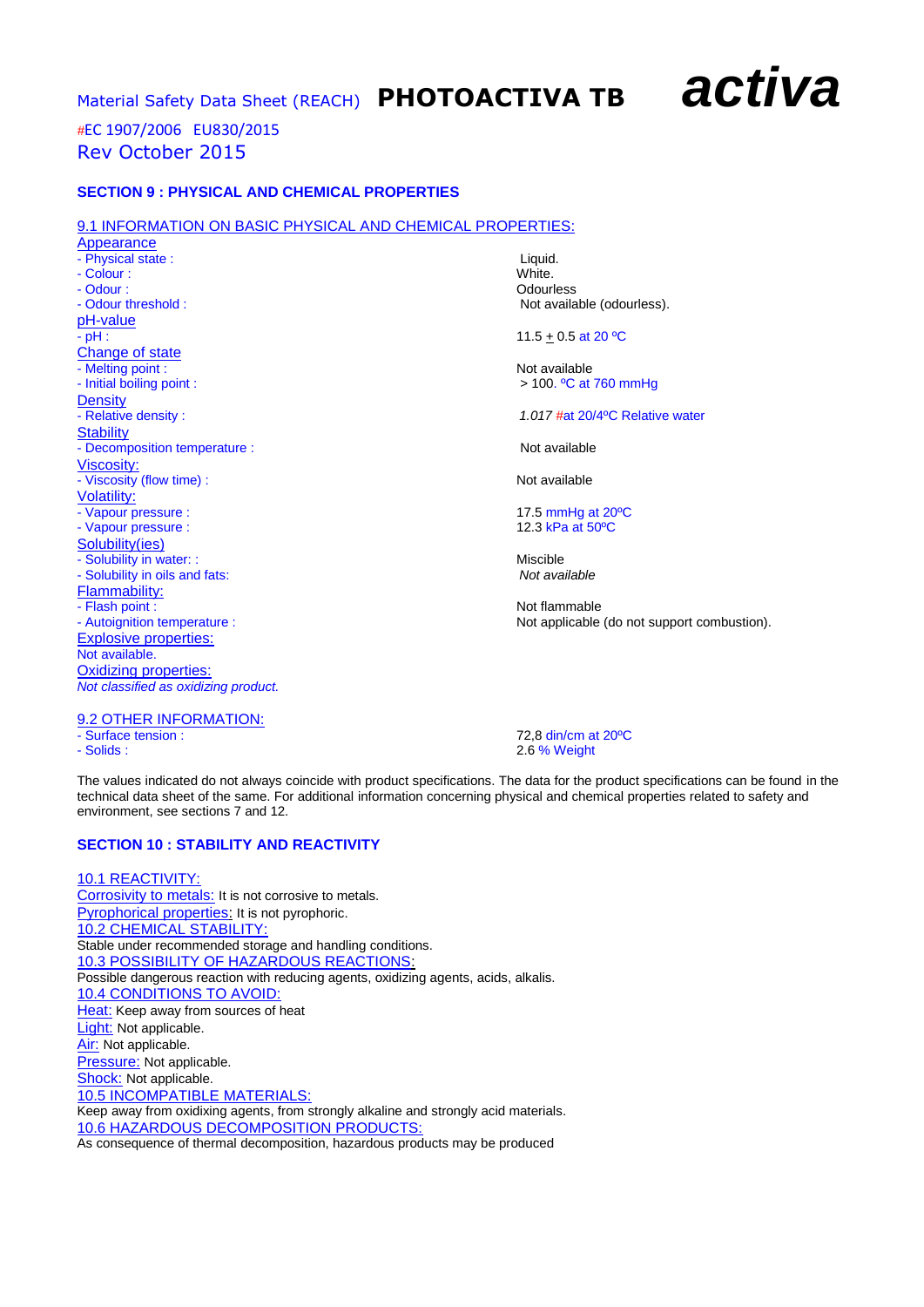## *#*EC 1907/2006 EU830/2015 Rev October 2015

#### **SECTION 11 : TOXICOLOGICAL INFORMATION**

No experimental toxicological data on the preparation is available. The toxicological classification for these mixture has been carried out by using the conventional calculation method of the Regulation (EC) No. 1272/2008~286/2011 (CLP). 11.1 INFORMATION ON TOXICOLOGICAL EFFECTS:

ACUTE TOXICITY: Dose and lethal concentrations for individual ingredients : Not available No observed adverse effect level Not available Lowest observed adverse effect level Not available

#### INFORMATION ON LIKELY ROUTES OF EXPOSURE: Acute toxicity:

| Routes of exposure                                  | <b>Acute toxicity</b> | _, ., <b>ooo_.</b> , , .oa.o .oo, .<br>Cat. | Main effects, acute and/or delayed                                                                                                               |
|-----------------------------------------------------|-----------------------|---------------------------------------------|--------------------------------------------------------------------------------------------------------------------------------------------------|
| Inhalation:<br>Not classified                       | $ATE > 20000$ mg/m3   |                                             | Not classified as a product with acute toxicity if<br>inhaled (based on available data, the classification<br>criteria are not met).             |
| Skin:<br>Not classified                             | $ATE > 2000$ mg/kg    |                                             | Not classified as a product with acute toxicity in<br>contact with skin (based on available data, the<br>classification criteria are not met).   |
| Eyes:<br>Not classified                             | Not available         |                                             | Not classified as a product with acute toxicity by<br>eye contact (lack of data).                                                                |
| Ingestion:<br>Not classified                        | $ATE > 5000$ mg/kg    |                                             | Not classified as a product with acute toxicity if<br>swallowed (based on available data, the<br>classification criteria are not met).           |
| CORROSION / IRRITATION / SENSITISATION :            |                       |                                             |                                                                                                                                                  |
| Danger class                                        | <b>Target organs</b>  | Cat.                                        | Main effects, acute and/or delayed                                                                                                               |
| Respiratory corrosion/irritation:                   |                       |                                             | Not classified as a product corrosive or irritant by                                                                                             |
| Not classified                                      |                       |                                             | inhalation (based on available data, the<br>classification criteria are not met).                                                                |
| Skin corrosion/irritation:<br>Not classified        |                       |                                             | Not classified as a product corrosive or irritant in<br>contact with skin (based on available data, the<br>classification criteria are not met). |
| Serious eye damage/irritation:<br>Not classified    |                       |                                             | Not classified as a product corrosive or irritant in<br>contact with eyes (based on available data, the<br>classification criteria are not met). |
| <b>Respiratory sensitisation:</b><br>Not classified |                       |                                             | Not classified as a product sensitising by<br>inhalation (based on available data, the<br>classification criteria are not met).                  |
| <b>Skin sensitisation:</b><br>Not classified        |                       |                                             | Not classified as a product sensitising by skin<br>contact (based on available data, the classification<br>criteria are not met).                |
| <b>ASPIRATION HAZARD:</b>                           |                       |                                             |                                                                                                                                                  |
| Danger class                                        | <b>Target organs</b>  | Cat.                                        | Main effects, acute and/or delayed                                                                                                               |
| <b>Aspiration hazard:</b>                           |                       |                                             | Not classified as a product hazardous by                                                                                                         |
| Not classified                                      |                       |                                             | aspiration (based on available data, the<br>classification criteria are not met).                                                                |

SPECIFIC TARGET ORGANS TOX ICITY (STOT): Single exposure (SE) and/or Repeated exposure (RE): Not classified as a dangerous product for target organs (based on available data, the classification criteria are not met). CMR EFFECTS: Carcinogenic effects: Is not considered as a carcinogenic product. Genotoxicity: Is not considered as a mutagenic product. Toxicity for reproduction: Do not harm fertility. Do not harm the fetus developping . Effects via lactation: Not classified as a hazardous product for children breast-fed.

DELAYED AND IMMEDIATE EFFECTS AS WELL AS CHRONIC EFFECTS FROM SHORT AND LONG-TERM EXPOSURE: Routes of exposure: Not available. Short-term exposure: Not available. Long-term or repeated exposure: Not available.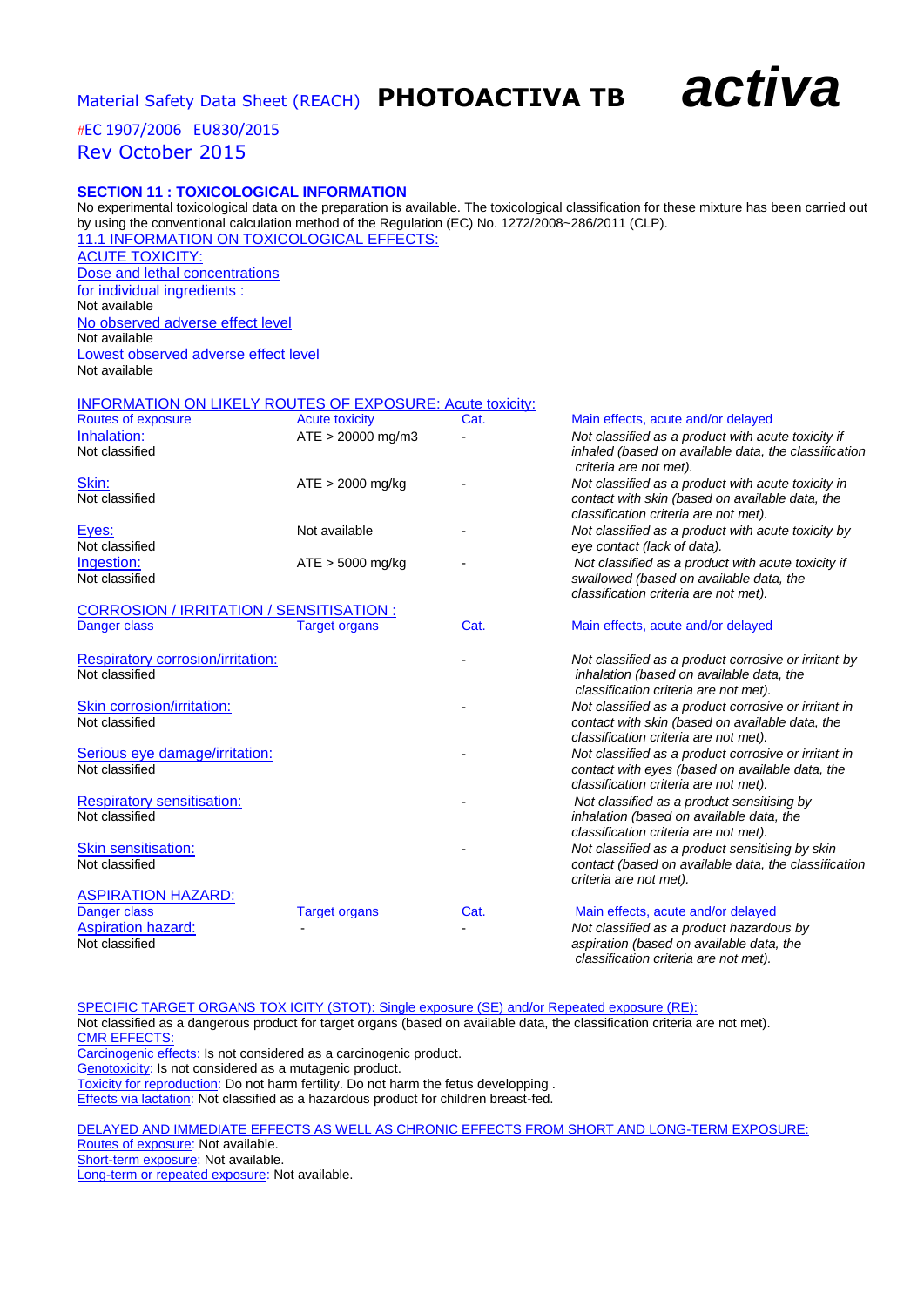*#*EC 1907/2006 EU830/2015 Rev October 2015

#### **SECTION 12 : ECOLOGICAL INFORMATION**

No experimental ecotoxicological data on the preparation as such is available. The ecotoxicological classification for these mixture has been carried out by using the conventional calculation method of the Regulation (EC) No. 1272/2008~286/2011 (CLP).

12.1 TOXICITY: Acute toxicity in aquatic environment for individual ingredients : Not available

No observed effect concentration Not available Lowest observed effect concentration Not available

12.2 PERSISTENCE AND DEGRADABILITY: *Not available.*

12.3 BIOACCUMULATIVE POTENTIAL: Not available.

12.4 MOBILITY IN SOIL: Not available.

12.5 RESULTS OF PBT AND VPVB ASSESMENT: Annex XIII of Regulation (EC) no. 1907/2006: *#Does not contain substances that fulfil the PBT/vPvB criteria.*

### 12.6 OTHER ADVERSE EFFECTS:

Ozone depletion potential: *Not dangerous for the ozone layer.*. Photochemical ozone creation potential: Not available.. Earth global warming potential: Not available. Endocrine disrupting potential: Not available.

#### **SECTION 13 : DISPOSAL CONSIDERATIONS**

#### 13.1 WASTE TREATMENT METHODS: Directive 2008/98/EC:

Take all necessary measures to prevent the production of waste whenever possible. Analyse possible methods for revaluation or recycling.Do not discharge into drains or the environment, dispose of at an authorised waste collection point. Waste should be handled and disposed of in accordance with current local and national regulations. For exposure controls and personal protection measures, see section 8.

Disposal of empty containers: Directive 94/62/EC~2005/20/EC, Decision 2014/955/EC:

Emptied containers and packaging should be disposed of in accordance with currently local and national regulations. The classification of packaging as hazardous waste will depend on the degree of empting of the same, being the holder of the residue responsible for their classification, )in accordance with Chapter 15 01 of Decision 2000/532/EC, and forwarding to the appropriate final destination. With contaminated containers and packaging, adopt the same measures as for the product in itself.

Procedures for neutralising or destroying the product: Authorised landfill in accordance with local regulations.

#### **SECTION 14 : TRANSPORT INFORMATION**

14.1 UN NUMBER: Not applicable 14.2 UN PROPER SHIPPING NAME: Not applicable 14.3 TRANSPORT HAZARD CLASS(ES) AND PACKING GROUP: 14.4 Transport by road (ADR 2015) and Transport by rail (RID 2015): Not reglamented Transport by sea (IMDG 36-12): Not reglamented Transport by air (ICAO/IATA 2014): Not reglamented Transport by inland waterways (ADN): Free.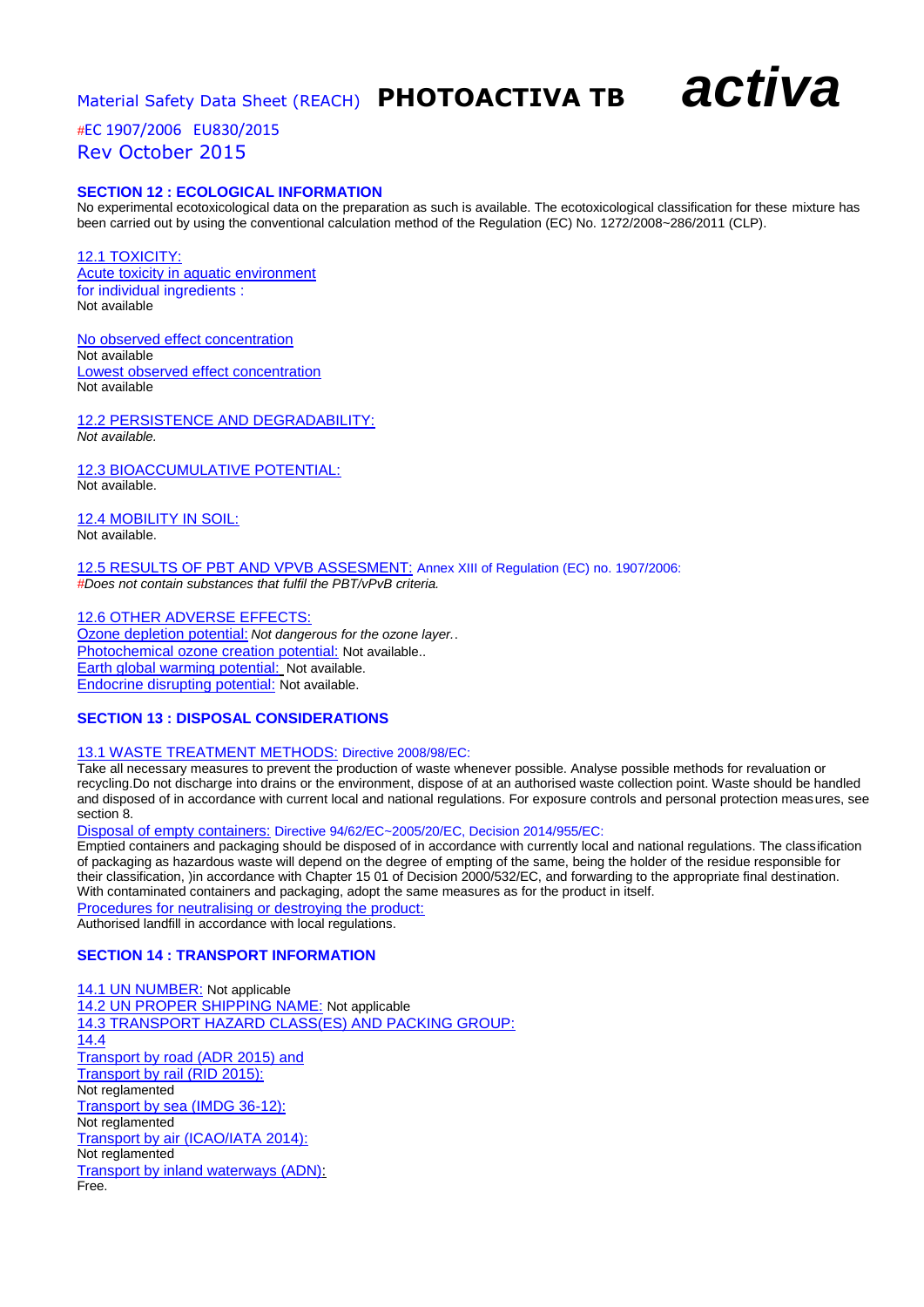*#*EC 1907/2006 EU830/2015 Rev October 2015

#### 14.5 ENVIRONMENTAL HAZARDS:

Not applicable (not classified as hazardous for the environment).

#### 14.6 SPECIAL PRECAUTIONS FOR USER:

*Ensure that persons transporting the product know what to do in case of accident or spill. Always transport in closed containers that are in a vertical position and sure.*

14.7 TRANSPORT IN BULK ACCORDING TO ANNEX II OF MARPOL 73/78 AND THE IBC CODE: Not applicable.

#### **SECTION 15 : REGULATORY INFORMATION**

15.1 EU SAFETY, HEALTH AND ENVIRONMENTAL REGULATIONS/LEGISLATION SPECIFIC: The regulations applicable to this product generally are listed throughout this material safety data sheet.

Restrictions on manufacture, placing on market and use: See section 1.2

Control of the risks inherent in major accidents (Seveso III):See section 7.2

Tactile warning of danger: Not applicable (the classification criteria are not met).

Child safety protection: Not applicable (the classification criteria are not met).

VOC information on the label:

Contains VOC max.0,1 g/l - The limit value 2004/42/CE-IIA cat. a) for the product ready for use is VOC max. 40. g/l (2010).

OTHER REGULATIONS: Not available

15.2 CHEMICAL SAFETY ASSESSMENT: *#For this mixture has not been carried out a chemical safety assessment.*